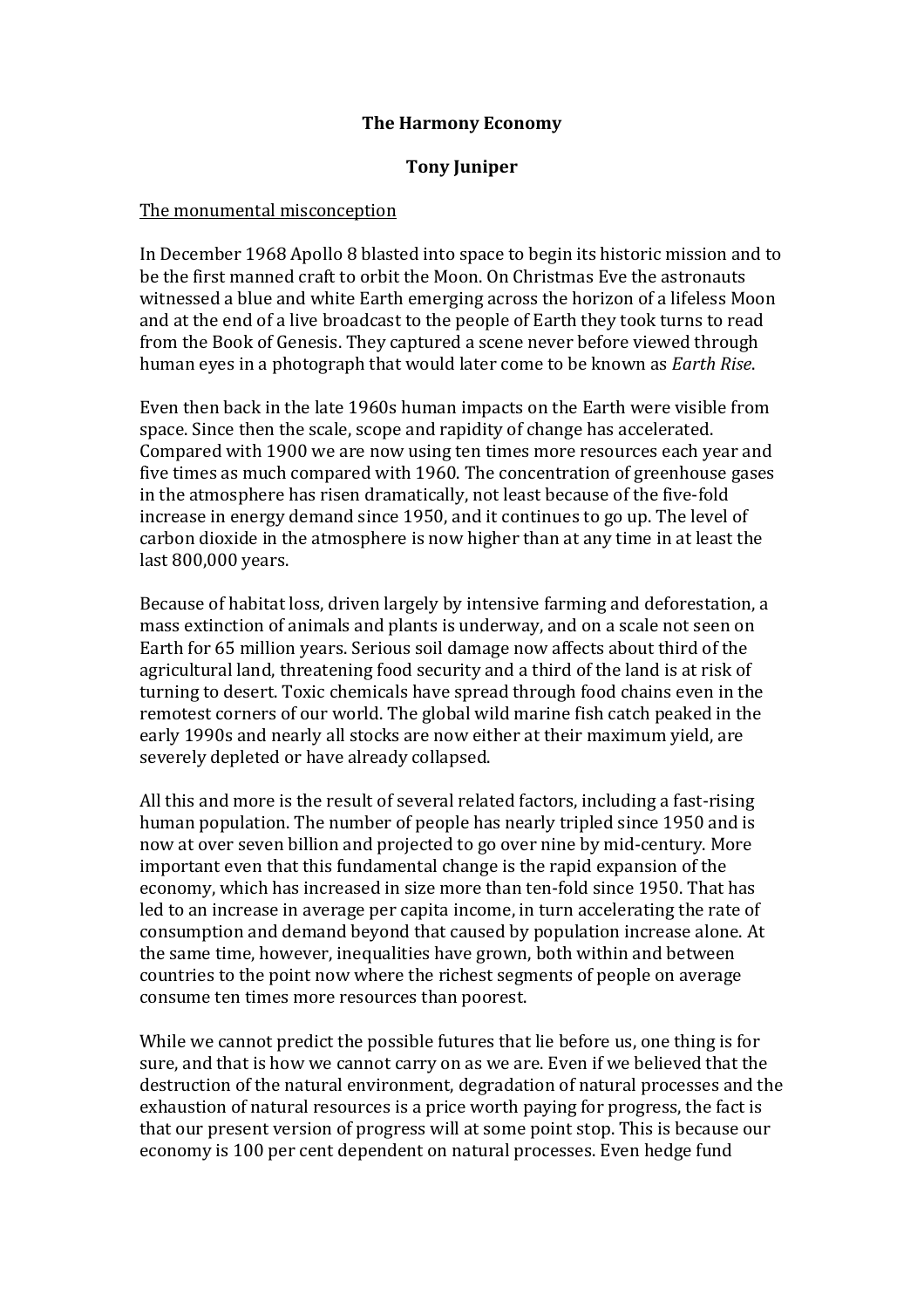managers need food, water and air, all of which are replenished by natural systems such as soils, oceans and forests.

None of this is particularly new, however, and we must ask why it is that after all the expert reports global summits and political promises is it that we continue to travel so decisively in the wrong direction? There are of course vested interests resisting change, such as the fossil fuel companies who would be losers in a world taking serious action on climate change. Deep social inequalities also block progress, with the rich and poor blaming each other, either for inaction or for causing problems they are unwilling to solve.

Recently these and other blockages have been compounded by how in some countries environmental discussions have become polarized on political party lines. The political left has sought to own 'green' issues and to attack the right on its failure to deal with them. Many on the right have reacted by denying there is even a problem in the first place.

Then there is our economic system itself and the extent to which growth in GDP is blind to the ecological consequences of our present approach to development. This is exacerbated by the continuing poverty that causes governments to prioritize growth over sustainability.

This is not an ideal springboard from which to launch global efforts toward resolving ever-deeper ecological tensions, but considering how most of the blockages to reaching solutions are economic in nature we do at least know that it is likely to be within economic policies that solutions might lay.

We have more and more information as to the basic ecological realities we inhabit, revealing how one of the most monumental misconceptions of our time is the idea that there is somehow a choice between economic development on the one hand and sustaining nature on the other. The misconceived assumptions that propel us down the destructive path we are presently embarked upon are familiar enough, and regularly repeated by leaders from business and politics.

While environmental damage might be regretted, they say, it is the price of progress and thus is inevitable. Take for example the narrative developed by former British Chancellor George Osborne, who has pointed out on several occasions how environmental goals need to be scaled back to promote more growth in gross domestic product.

## Nature's real economy

This is, of course, quite the wrong conclusion to reach. For some time, and during the last decade in particular, researchers have investigated the dependence of economic systems on ecological ones, and in the process have generated some striking conclusions. While many mainstream economists suffer from the kind of delusions that make it perfectly rational for them to accept the liquidation of natural systems in the pursuit of growth, different specialist studies reveal the huge economic value being lost as decisions and policies that are geared to promoting economic activity degrade the services provided by nature.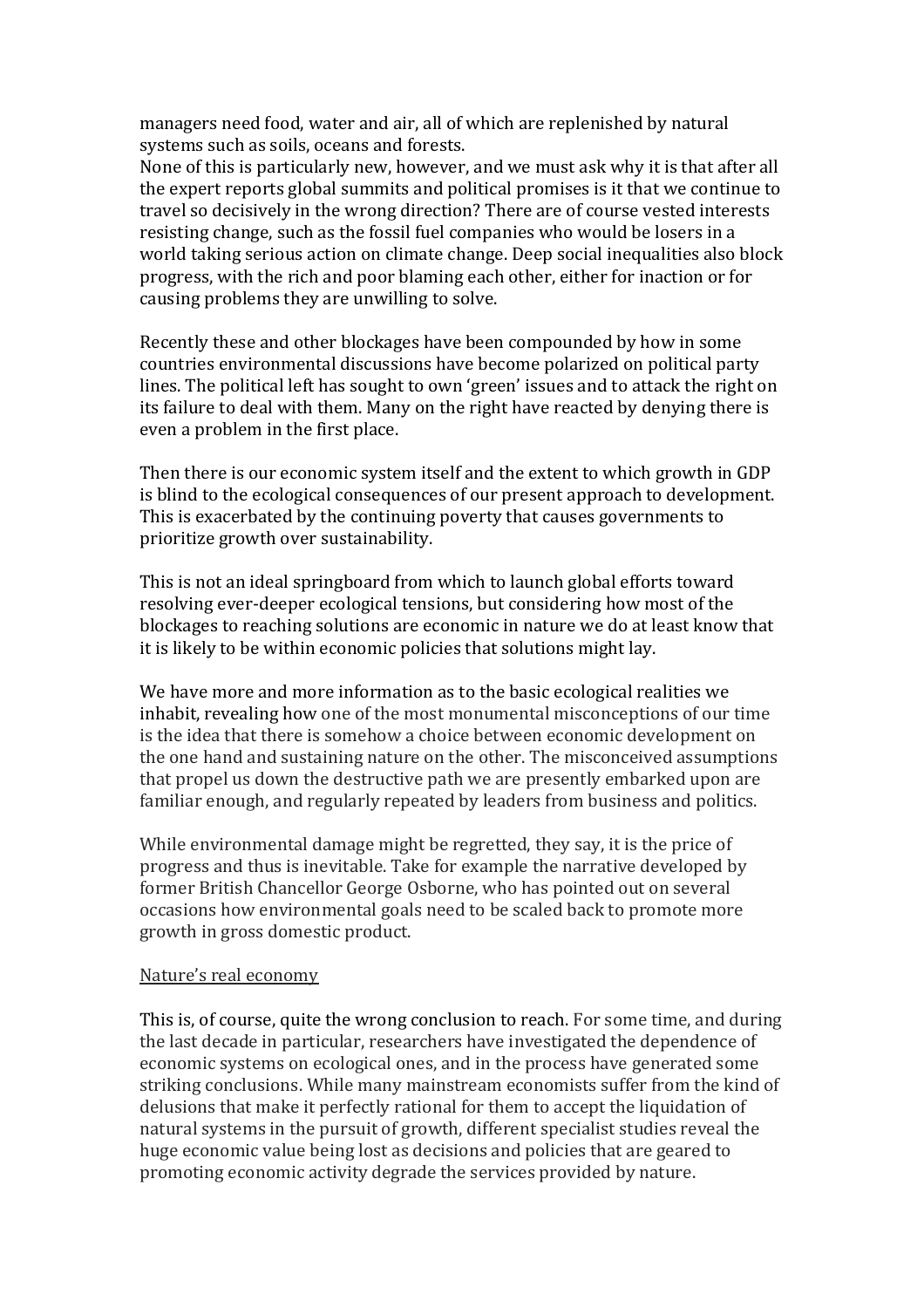For example, as we struggle to cut emissions from fossil fuels, including via very expensive nuclear power stations, one study estimates that the value of the carbon capture services which could be gained through halving the deforestation rate by 2030 is around \$3.7 trillion. And the wildlife in the same forests has huge economic importance too – about 50 per cent of the United States' \$640bn pharmaceutical market is for example based on the genetic diversity of wild species, many of which were originally found in natural forests. And it's not only the genetic diversity in wildlife that brings economic benefits, so do the relationships between different species.

Among other things, wildlife also helps to control pests and diseases. The cost of losing India's vultures has been estimated at \$34bn, largely because of the public health costs associated with their demise, including increased rabies infections. The annual pest-control value provided by insectivorous birds in a coffee plantation has been estimated as \$310 per hectare while the annual per hectare value added from birds controlling pests in timber-producing forests has been put at \$1,500 (and that was in 1984 prices!). Great tits predating caterpillars in a Dutch orchard were found to improve the apple harvest by 50 per cent.

The services provided by animals, such as bees, undertaking the pollination work that underpins about one trillion dollars-worth of agricultural sales has been valued at \$190 billion per year.

Marine ecosystems are generating massive economic benefit as well. The GDP value derived from marine fish stocks and the industries associated with them are about \$274bn per year – and this could be worth another \$50bn if fish stocks were managed more intelligently. But even these huge numbers are dwarfed by the wider value of the marine and coastal systems, in protecting coasts from storms, in taking carbon dioxide from the atmosphere and replenishing its oxygen levels. The value of these and other ocean-based services have been estimated as worth about \$21trillion per year.

For individual countries, the services provided by the marine environment can underpin a considerable proportion of their GDP. One study, from the World Resources Institute and WWF, found that at least one-quarter of the GDP of Belize is reliant on its coral reef and coastal mangrove forests.

And then when one comes to how much the degradation of Nature is costing the global economy a study by Trucost estimates that is already about \$6.6 trillion per year (11% of world GDP) and on present trends will reach \$28 trillion by 2050. In contrast, a study from a group of leading conservationists suggests that to meet global goals that would avert a mass extinction of species would cost around \$76 billion per year – or 0.12% of annual world GDP.

With these kinds of estimates in mind, and considering the extent to which healthy ecosystems sustain economic activity, it is remarkable how in many political and business circles the view still prevails that steps to conserve and sustain Nature are regarded as barriers to growth and harmful to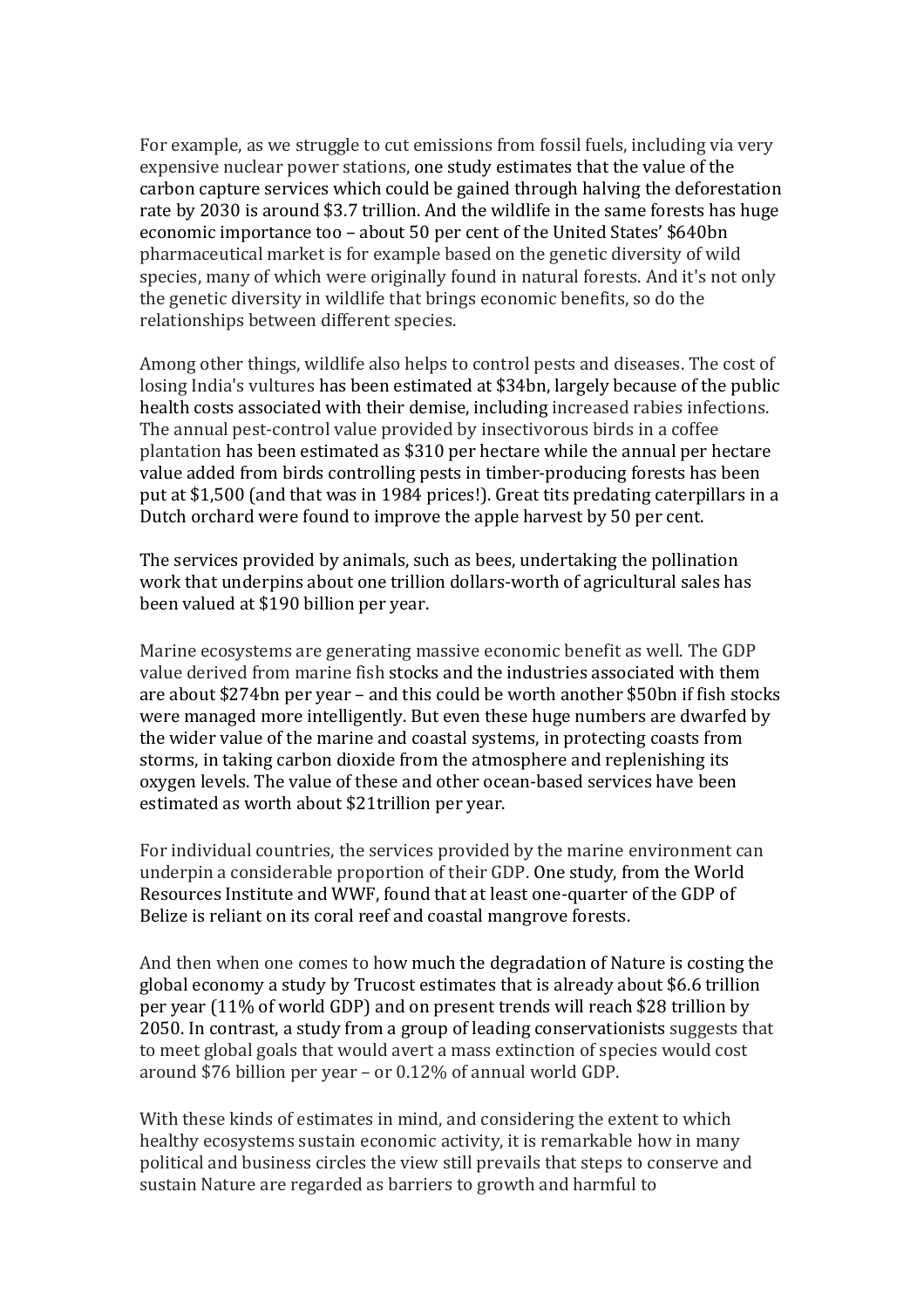#### competitiveness.

The simple fact is that looking after Nature is an unavoidable prerequisite for sustaining economic development. Some more enlightened companies have realized this, and are changing their strategies as a result. Some countries too, including Guyana and Costa Rica, have worked out that their natural systems are the basis of their wealth and are acting to protect them. So sustaining Nature is not about protecting the environment, it is about keeping the economy going.

Most economists and economic planners have at best become used to seeing nature as supplier of resources and dump for waste, and at worst its protection as hostile to development, we have reached the point where we must urgently recognize that Nature is vital a supplier of essential services and our greatest ally in securing human needs indefinitely into the future. That conclusion is based not only on a great deal of ecological science, but also a huge body of economic evidence.

So with this rather fundamental realization in mind, what must be done? It seems to me that the only logical conclusion is to say that we need to build a new kind of economy, one that is harmoniously embedded in natural systems, to replace the present one that cannibalizes them. We can do this, we have all the tools, and if we use them wisely we can at the same time as crafting a new ecologically harmonious economy generate social benefits. So what is in the toolbox?

## The toolbox

One fundamental set of tools that have been talked about for years, but rarely used to shape policy and investment choices, are new metrics of progress. So long as we base our decisions on seeking growth that is measured largely in terms of how much energy and resources we are using up, and regarding more of that growth as good, then the harder it is to align ecological and economic goals. We know it is possible to measure the carbon and resource intensity of wealth creation, to measure levels of contentment and wellbeing and to know changing levels of inequality. If all these things were measured and reflected in economic progress, then other tools could come in to improve the quality of outcomes. These include ecological taxation.

Ecological taxes charge for pollution and waste while giving governments the opportunity to cut taxes on income. Such a shift in where taxes are levied across the economy not only encourages changed behavior and altered investment choices, but can also be used to reduce economic inequalities. This is because it is richer members of societies who generally use more energy and resources while it is those on lowest incomes who'd benefit most from reduced tax on their income. A focus on carbon taxes is an obvious place to begin.

Changing how subsidies are spent can also create momentum for positive change. Governments are presently allocating more than a trillion dollars per year (a thousand billion) to back fossil fuels and agriculture. This is leading to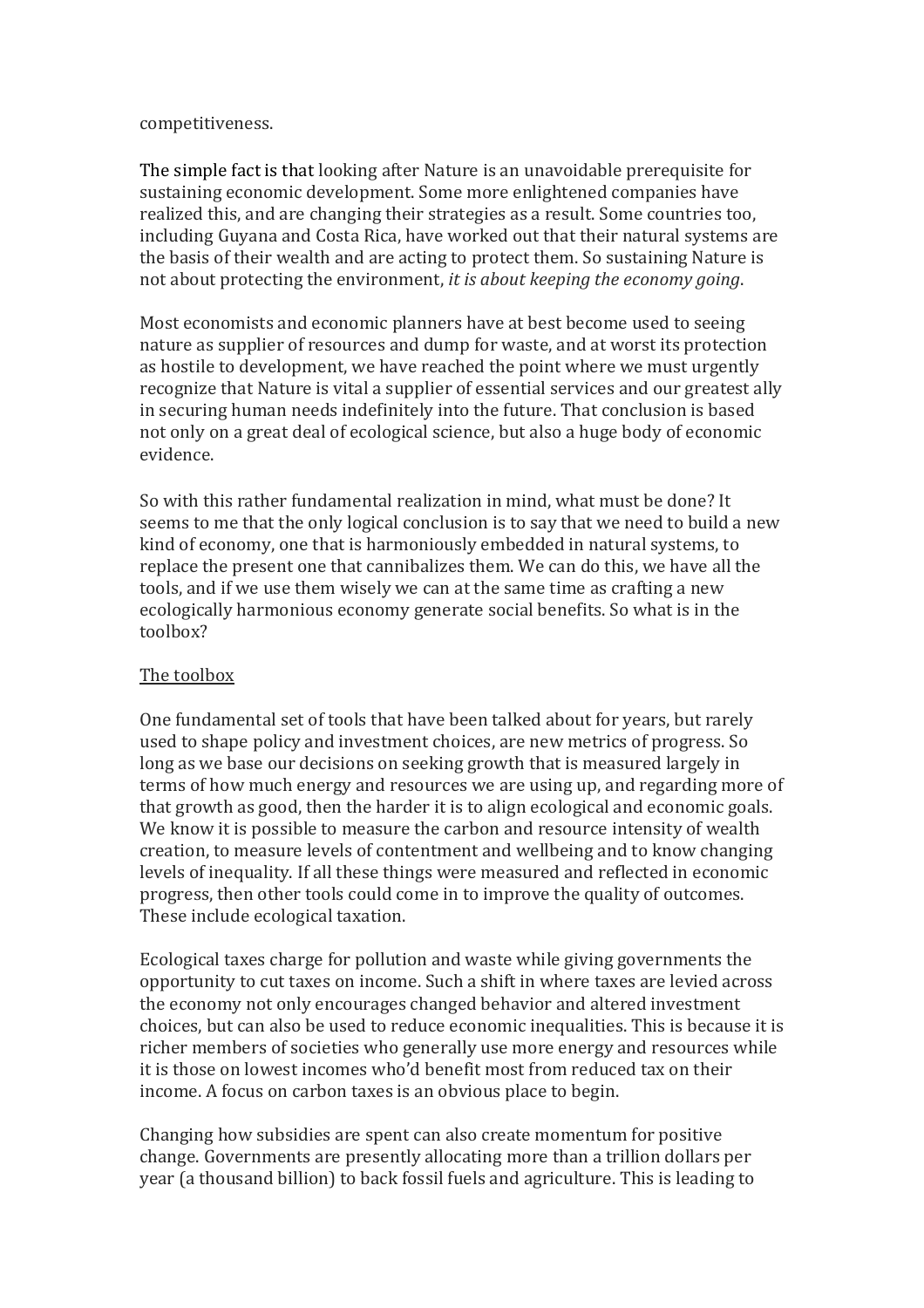large-scale environmental damage, including soil loss, wildlife being wiped out and is of course locking countries into continued dependence on high-carbon fuels. All this is in turn already leading to massive economic costs, but these are not reflected in the continuing choice to back destructive practices. We could redirect these subsidies to encourage regenerative agriculture, renewable energy and energy efficiency, in the process driving research and job creation while meeting fundamental needs.

Regulations can be developed (and in some cases already have been) to encourage investment and research and development into new technologies and sustainable practices in farming, fisheries and forestry. These need not be cumbersome or bureaucratic, but can still give clear signals as to the long-term direction of travel. For example energy efficiency labeling regulations applied to consumer goods has driven a market for more efficient fridges, freezers and cars.

Finance to invest in the sustainable industries that can deliver these and other greener consumer goods can be deployed by the issuance if different kinds of green bonds. These provide a return for investors but on the back of ecologically more benign businesses.

There is the opportunity to develop more schemes that reward sustainable behavior via payments for ecosystem services (PES schemes). Such schemes could for example reward farmers for looking after the land in ways that reduce flood risk and which protect water resources. Water companies are already doing this in some places and finding it can be a highly cost effective way of delivering what consumers want while improving the state of the environment.

Private sector companies can build new business models, for example those that support increased income for smallholder farmers, in the process leading to a more secure supply of commodities at the same time as protecting forests. This is already beginning to happen in relation to coffee, cocoa and some other crops. By helping farmers to produce more they can get more from the same land, leading to a reduced need to clear forests to open up more.

On top of these are new conceptual frameworks, including the idea of 'natural capital'. While controversial in some circles, the idea that healthy Nature comprises a set of valuable assets from which a flow of benefits can be derived is a very powerful one for businesses, policy makers and investors. If decisionmakers in these spheres can see that value is being lost as Nature is degraded, then different choices will be made. This is already happening in some sectors, especially water and food and in some places is beginning to shape public health policy.

The idea of natural capital also helps us to see how when compared with how we look at finance there is a big disconnect with what we regard as acceptable behaviour in relation to Nature. If we ran financial structures in the same way we treat ecosystems, the people doing it would be sent to jail.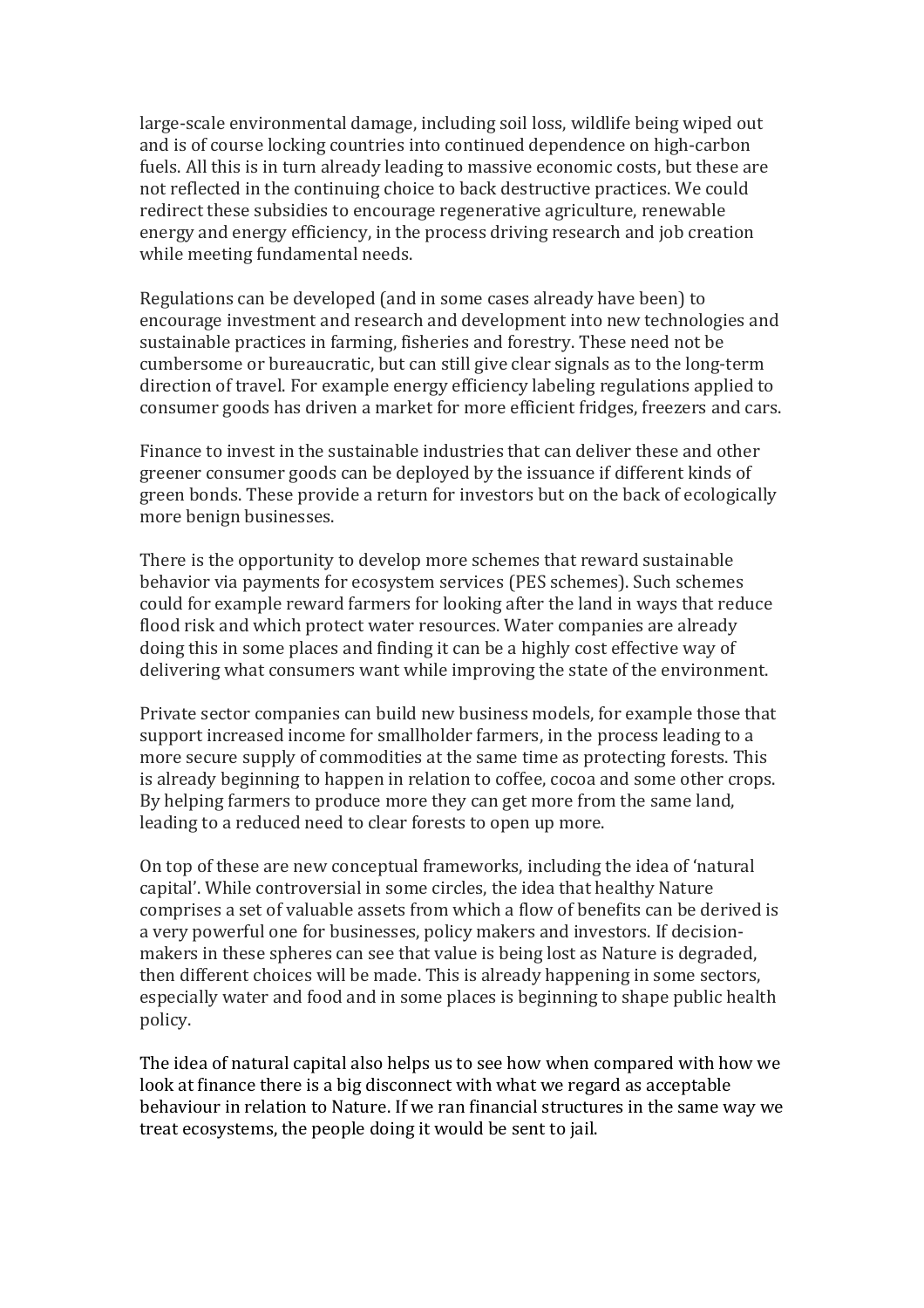Ponzi schemes are financial frauds whereby capital is paid out to investors as if it were a return derived from wise allocation of finance. The investors only find out that they have lost their money when the capital runs out and the illusion inevitably comes to an abrupt end. So it is with soils, forests, grasslands and biological biodiversity. We run down these capital assets and at some point the flow of benefits we derive from them will stop, in the process bringing economic consequences.

We can fix this if we wish, but rising to the challenge of aligning human demands with what nature can indefinitely supply requires a big injection of political will and leadership from private sector companies. The fact that this is simply not there is demonstrated in how governments quickly mobilized stimulus packages worth more than \$3 trillion in response to the 2008 financial and economic crisis, but thus far devote comparatively miniscule (and in places diminishing) effort to the protection of nature-based assets.

So what must be done?

#### Emerging priorities

As debate continues to explore how it will be possible to achieve a sustainable accommodation between rising human demands and the capacities of our finite planet, it has become ever more clear that making our existing economic system less bad will not be sufficient. Analysis in relation to carbon emissions and climate change makes the point.

A still rising population, economic growth and rising living standards will mean that the kind of incremental change backed by most countries and companies simply won't be sufficient. Fore example, we will need by mid century (and earlier to have a chance of capping the average global temperature increase to below 1.5 degree Centigrade) the complete decarbonisation of economies. The way things are going, however, to achieve this we'll have to enter a period of net negative carbon emissions and to have more being removed from the atmosphere than is being released. The chances of that happening without changing the fundamentals of how economic signals and structures work are, to put it mildly, low.

This is turn will require the building of a wider consensus as the depth of change required. This strategic need can be advanced by communications and awareness-raising among key constituencies such as national finance ministries, university economics departments and business schools. Jargon-free outreach to public audiences is also necessary.

That jargon-free communications also needs to be backed by clear, compelling and evidence-based narratives. These need to be delivered in part via positive examples of practical changes taking place. This is needed to take the debate beyond remote and theoretical debate between experts and to reveal the vision of the possible futures we might embrace, to show how it is possible to go beyond business as usual.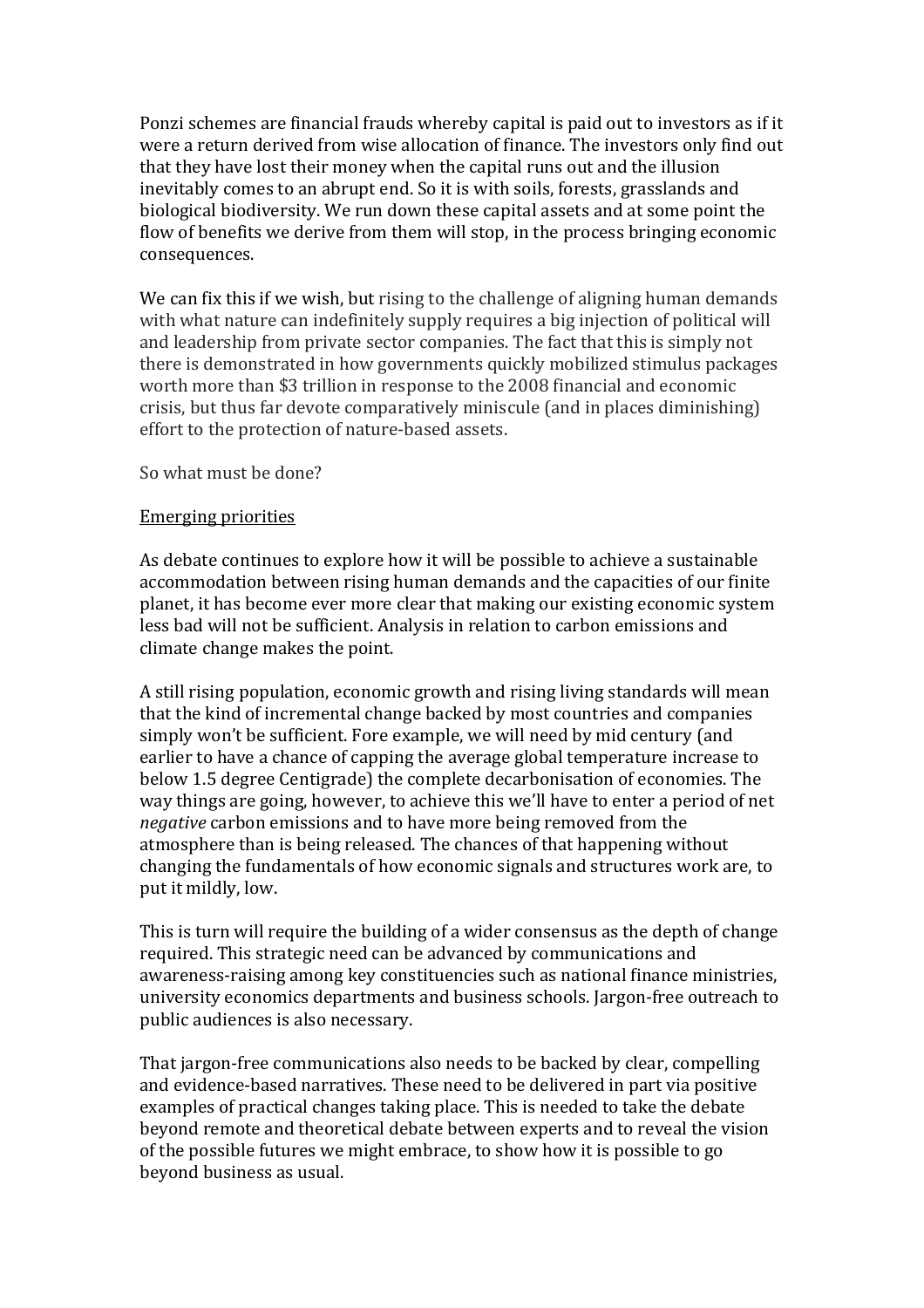All this will need to work in the context of the disastrous political polarization that has built up during recent years, especially in relation to climate change. Ideas and mental frames must be identified to help to heal this inability for people to communicate with one another. A critical part of this will be through taking the economic discussion beyond the left-right political spectrum that shapes so many choices.

Making progress in this fraught space will require neutral conveners and new kinds of messages and messengers. Through discourse analysis and dialogue it will be possible to build positive narratives that begin to remove resistance for change and to open new opportunities for progress. This must include careful consideration of key ideas and concepts. For example, will it be best to present the new economy as one that is based on zero growth, or one that is growing more things than simply crude measures of GDP, including environmental quality, health and happiness?

Conceptual vehicles are also needed to carry new ideas further than would otherwise be possible. The notion of a 'circular economy' is gaining traction among companies and has the potential to help propel the new economy into the mainstream via products and new business models. The circular economy mimics Nature's economy, there is no waste, only resources for new cycles of consumption, both in terms of materials, such as metals, and biological nutrients such as phosphorous.

The emergence of circular patterns of production and consumption will contribute to a sustainable and renewable economy derived from a new industrial revolution. There is good reason to believe that this revolution is already gathering momentum, with new approaches toward job creation and prosperity based on among other things renewable energy technologies, restoration of ecosystems, biomimicry, zero waste industrial processes, new materials and green biotechnology. The question is, will it go far enough and fast enough?

Part of the answer to that question is down to the extent that various organizations seeking deep shifts in economic ideas can achieve their goals. Among these actors are the University of Cambridge Institute for Sustainability Leadership that in 2015 launched its Rewiring the Economy programme. The Ellen MacArthur Foundation was established to advance the idea of circular economies, and the New Economics Foundation is working to stimulate new out of the box new thinking.

The final answer will probably not, however, be found only in good advocacy, networking, coalition building and carefully framed narratives and arguments: we'll also need philosophy and culture that are fit for purpose.

## Philosophy for new economics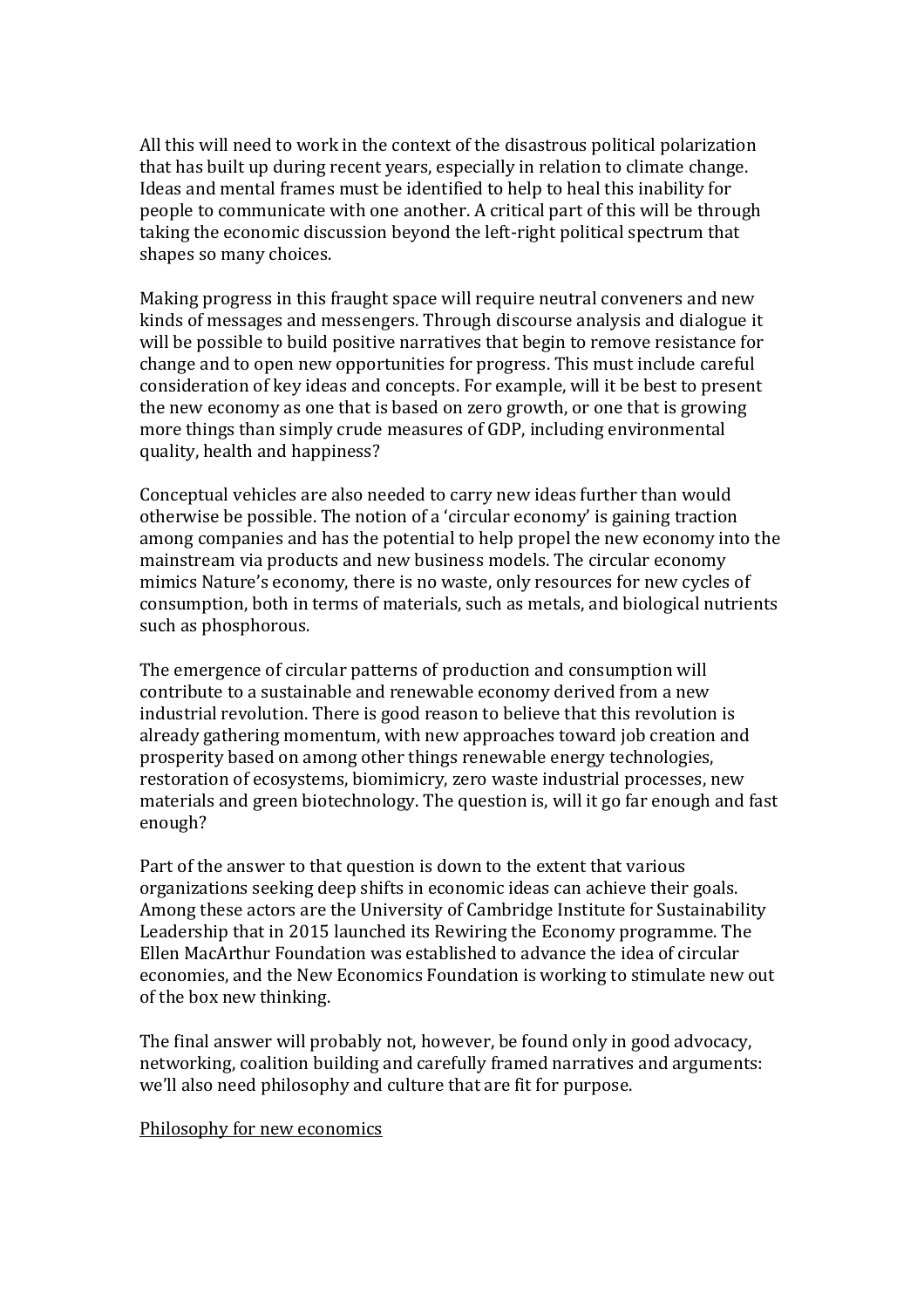At the heart of the disconnection between ecology and economics is what might be described a crisis of perception. This crisis has emerged from our increasing inability to see our context as it truly is, and how we and our societies are utterly and completely embedded in Nature. We can't change that reality, but we can – and must – change the economic systems that are one of the main ways in which humans relate to the ecosystems and natural services that sustain us.

Seeing that we are in Nature, and indeed are Nature, is a key prerequisite for this, leading to several logical conclusions as to the evident challenge for education and culture. If we can't heal this disconnection, then we should expect to pay a very high price, in both human and economic terms, as well as environmentally.

This is a long-term goal but one that in our increasingly urbanized world needs to be prioritized now, alongside more technical and practical tasks. Designing green spaces into cities so that people can experience Nature every day, environmental education in schools and different communications from companies to consumers are all part of the picture.

# The new agenda

The longer we continue to disregard the roles played by natural systems in meeting human needs and to build our economic castles on foundations of sand, the bigger the costs that will fall to future generations. While we might enjoy some comfort now as we degrade and plunder Nature, it is our children and grandchildren who will pay for our lazy-minded liquidation of the services that maintain the conditions essential for peoples' wellbeing. If we wish to avoid paying that price then we must lift our eyes to embrace a more ambitious vision for our collective future.

Can we imagine a world in which climate changing emissions have been eliminated, large areas of forests and other natural habitats on their way to recovering while at the same time finding the means to ensure that 9.5 billion people are all housed, educated and fed? Can we achieve the kind of inclusive development that recognizes how inequality is the most dangerous environmental threat of all? Some people can imagine that world, but can we imagine how to get there?

The answer is yes, although in the process it will be necessary to address what remains an evident crisis of perception, borne of our willingness to believe that we can go on as we are. Fixing this problem is the ultimate communications challenge, and one that has hardly been bettered since Christmas 1968 and that picture which for the first time revealed to everyone on our planet the reality we inhabit.

Alongside compelling new economic propositions, it seems that we must remind ourselves of the message that picture conveyed. It reveled a vibrant living blue and white world suspended in the empty cold blackness of space and how its total self containment means that we really do have nowhere else to go. That fact